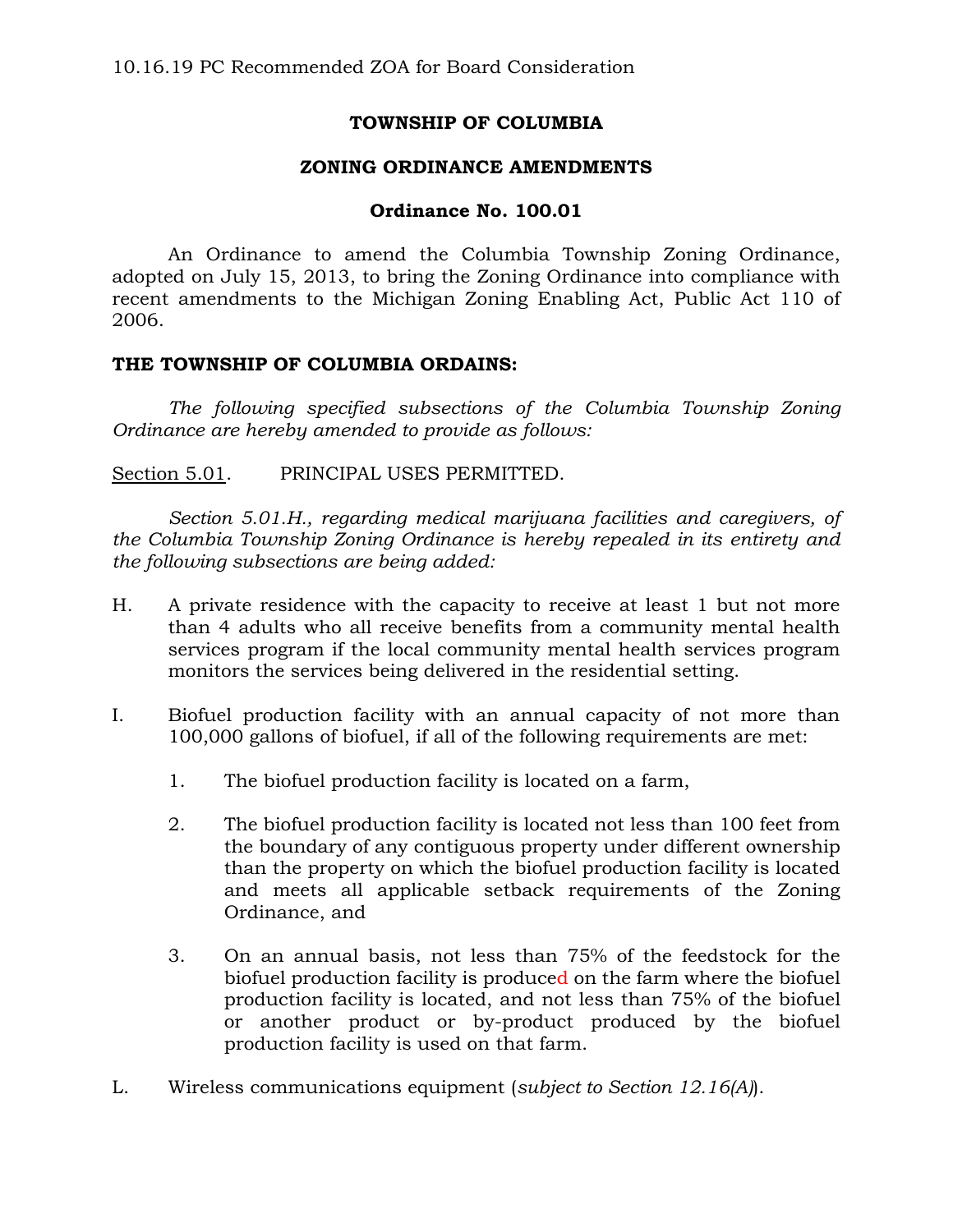K. Buildings, structures, and uses which are accessory to any of the above permitted uses.

Section 5.02. SPECIAL LAND USES.

- F. State licensed group child day-care homes (*subject to Section 12.19*).
- P. Either, a biofuel production facility with an annual production capacity of not more than 100,000 gallons of biofuel that meets the requirements Section  $6.01(K)(1)$  and  $(2)$ , but not  $(3)$  or a biofuel production facility with an annual production capacity of more than 100,000 gallons but not more than 500,000 gallons of biofuel that meets the requirements Section 6.01(K)(1) and (2) (*Subject to Section 12.20*).
- Q. Wireless communications equipment that meets the requirements of Section 12.16(A)(1) and (2) but does not meet the requirements of (3) or (4) (*subject to Section 12.16(B)*).

Section 6.01. PRINCIPAL USES PERMITTED.

- G. A private residence with the capacity to receive at least 1 but not more than 4 adults who all receive benefits from a community mental health services program if the local community mental health services program monitors the services being delivered in the residential setting.
- H. Wireless communications equipment (*subject to Section 12.16(A)*).
- I. Buildings, structures, and uses which are accessory to any of the above permitted uses.

Section 6.02. SPECIAL LAND USES.

- G. State licensed group child day-care homes (*subject to Section 12.19*).
- H. Wireless communications equipment that meets the requirements of Section 12.16(A)(1) and (2) but does not meet the requirements of (3) or (4) (*subject to Section 12.16(B)*).

Section 7.01. PRINCIPAL USES PERMITTED.

G. A private residence with the capacity to receive at least 1 but not more than 4 adults who all receive benefits from a community mental health services program if the local community mental health services program monitors the services being delivered in the residential setting.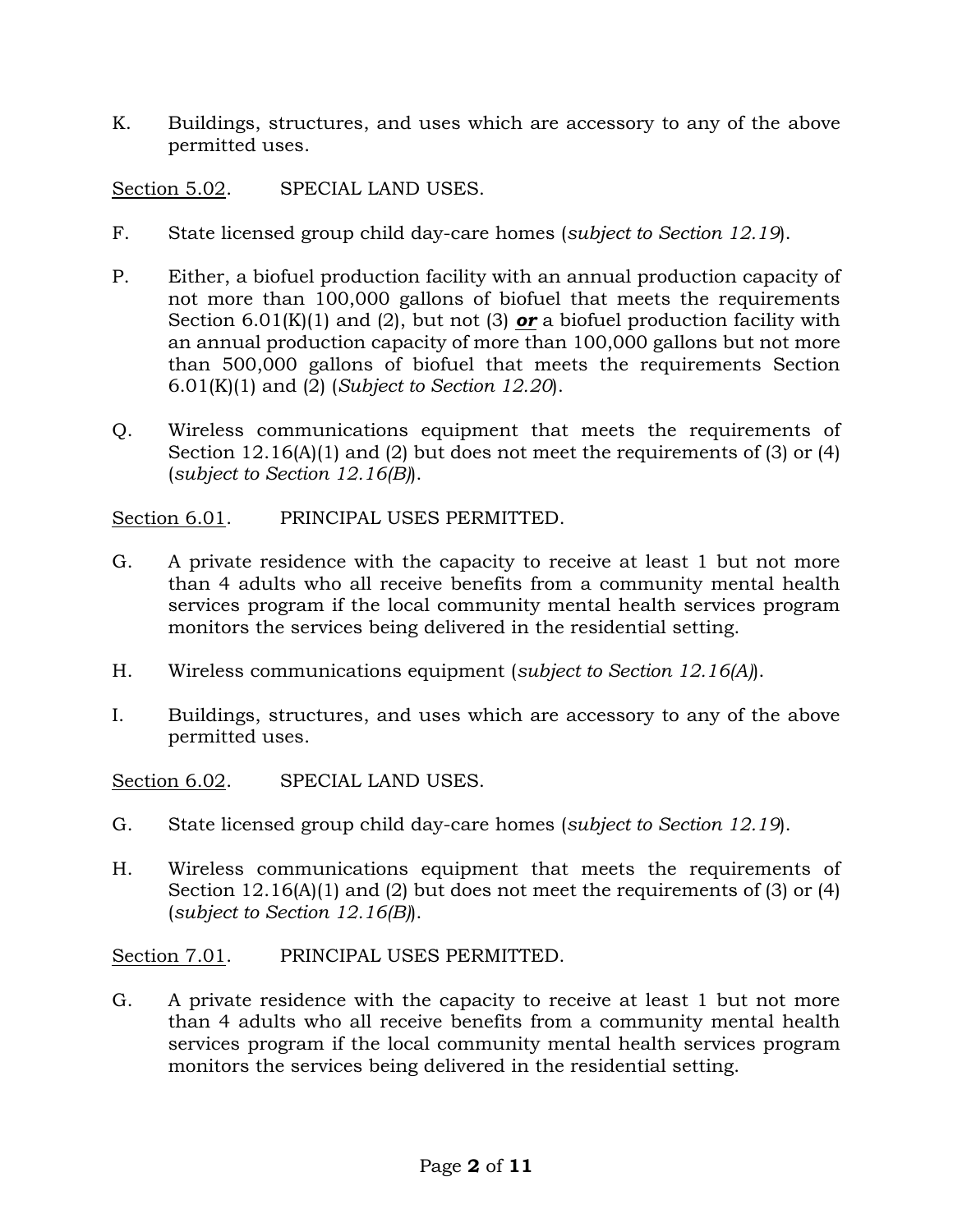- H. Wireless communications equipment (*subject to Section 12.19(A)*).
- I. Home occupations within dwellings (subject to Section 5.01.G).
- J. Buildings, structures, and uses which are accessory to any of the above permitted uses.

Section 7.02. SPECIAL LAND USES.

- A. State licenses group child day-care homes (*subject to Section 12.19*).
- B. Wireless communications equipment that meets the requirements of Section 12.16(A)(1) and (2) but does not meet the requirements of (3) or (4) (*subject to Section 12.16(B)*).

Section 8.01. PRINCIPAL USES PERMITTED.

- M. Wireless communications equipment (*subject to Section 12.16(A)*).
- L. Buildings, structures, and uses which are accessory to any of the above permitted uses.

Section 8.02. SPECIAL LAND USES.

J. Wireless communications equipment that meets the requirements of Section 12.16(A)(1) and (2) but does not meet the requirements of (3) or (4) (*subject to Section 12.16(B)*).

Section 9.01. PRINCIPAL USES PERMITTED.

- I. Wireless communications equipment (*subject to Section 12.16(A)*).
- J. Buildings, structures, and uses which are accessory to any of the above permitted uses.

Section 9.02. SPECIAL LAND USES.

I. Wireless communications equipment that meets the requirements of Section 12.16(A)(1) and (2) but does not meet the requirements of (3) or (4) (*subject to Section 12.16(B)*).

*Section 10.02 is hereby amended to add note "(8)" to the "Maximum Building Height (in feet)".*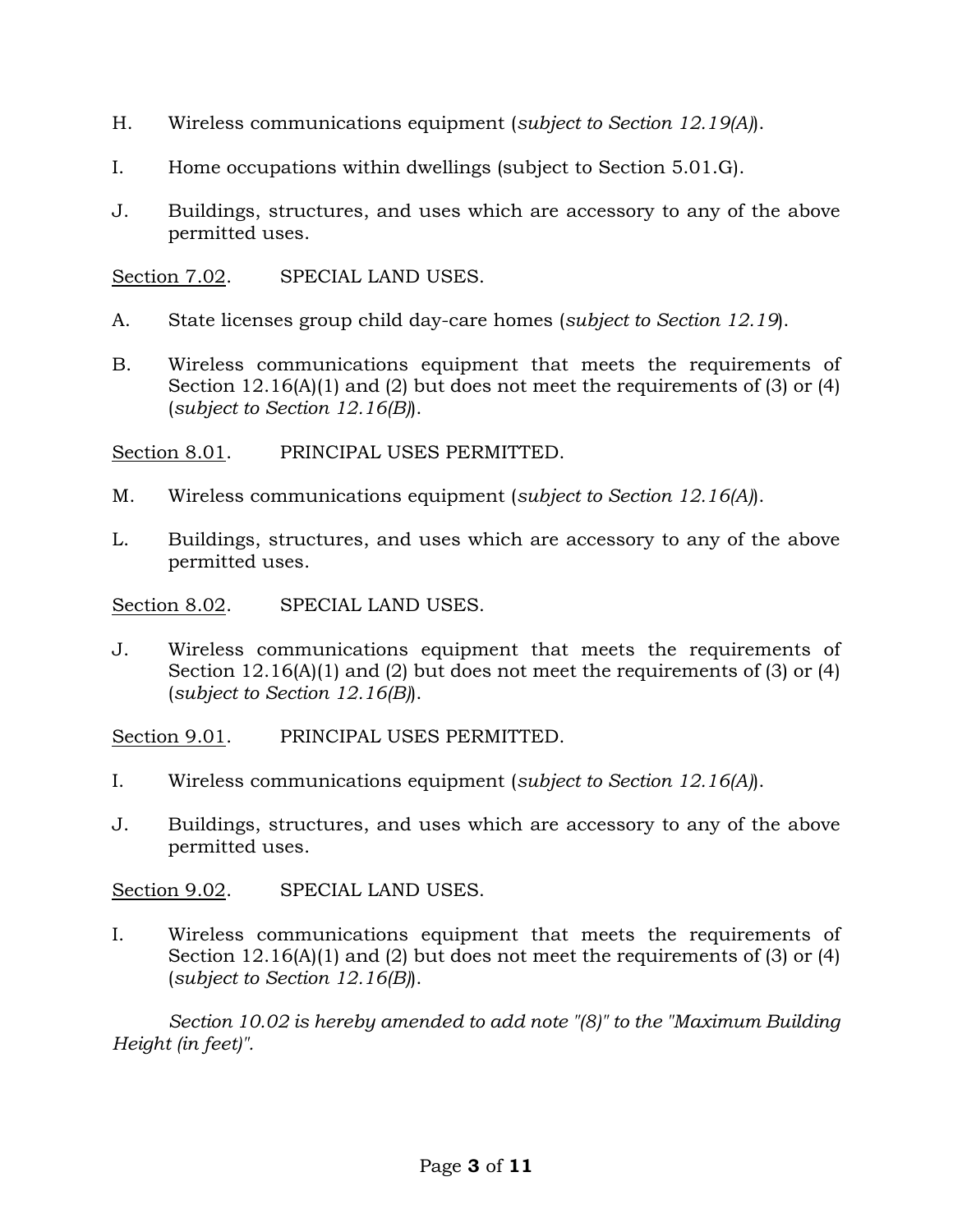(8) Not applicable to amateur radio service communications antenna structures.

*The following specified Section of the Columbia Township Zoning Ordinance are hereby amended to provide as follows:*

Section 12.11. PROHIBITED STRUCTURES. No bus, camper, mobile home, manufactured home, semi-trailer, shipping container, railroad car, truck body or other motor vehicle body, or similar item shall be placed on any property for use as a storage structure or other building purpose. This section shall not apply to manufactured homes which comply with Sections 12.05 or 12.09 and are used as single-family dwellings. This section shall also not apply to operable semitrailers that are currently licensed for highway use and have a current Department of Transportation sticker. Furthermore, this section shall not apply to bonafide, operating farms (farms either having a valid Farm Service Agency Number or meet the definition of a farm under the Right to Farm Act), which may utilize any combination of **two (2)** semi-trailers, shipping containers, or railroad cars for farm storage. Lastly, this section shall not apply to approved commercial or industrial enterprises located on C-Commercial or I-Industrial zoned property, which may utilize **one (1)** semi-trailer, shipping container, or railroad car for storage.

*The following specified subsection of the Columbia Township Zoning Ordinance is hereby amended to provide as follows:*

Section 12.12(D)(4)(28). In order to insure continued compliance with the Zoning Ordinance after installation, the Utility-Wind Energy System Owner(s) or Operator(s) shall provide the Zoning Administrator with access to each site for a biannual compliance inspection and for any additional follow-up inspections as warranted. The reasonable cost of the inspections shall be paid by the owner/operator of the Utility-Grid Wind Energy System.

*Section 12.16. MEDICAL MARIJUANA FACILITIES AND CAREGIVERS, of the Columbia Township Zoning Ordinance, is hereby repealed in its entirety and the following is added in its place:*

Section 12.16. WIRELESS COMMUNICATIONS EQUIPMENT.

- A. Wireless communications equipment is a permitted use in all zoning districts, if all of the following requirements are met:
	- 1. The wireless communications equipment will be collocated on an existing wireless communications support structure or in an existing equipment compound;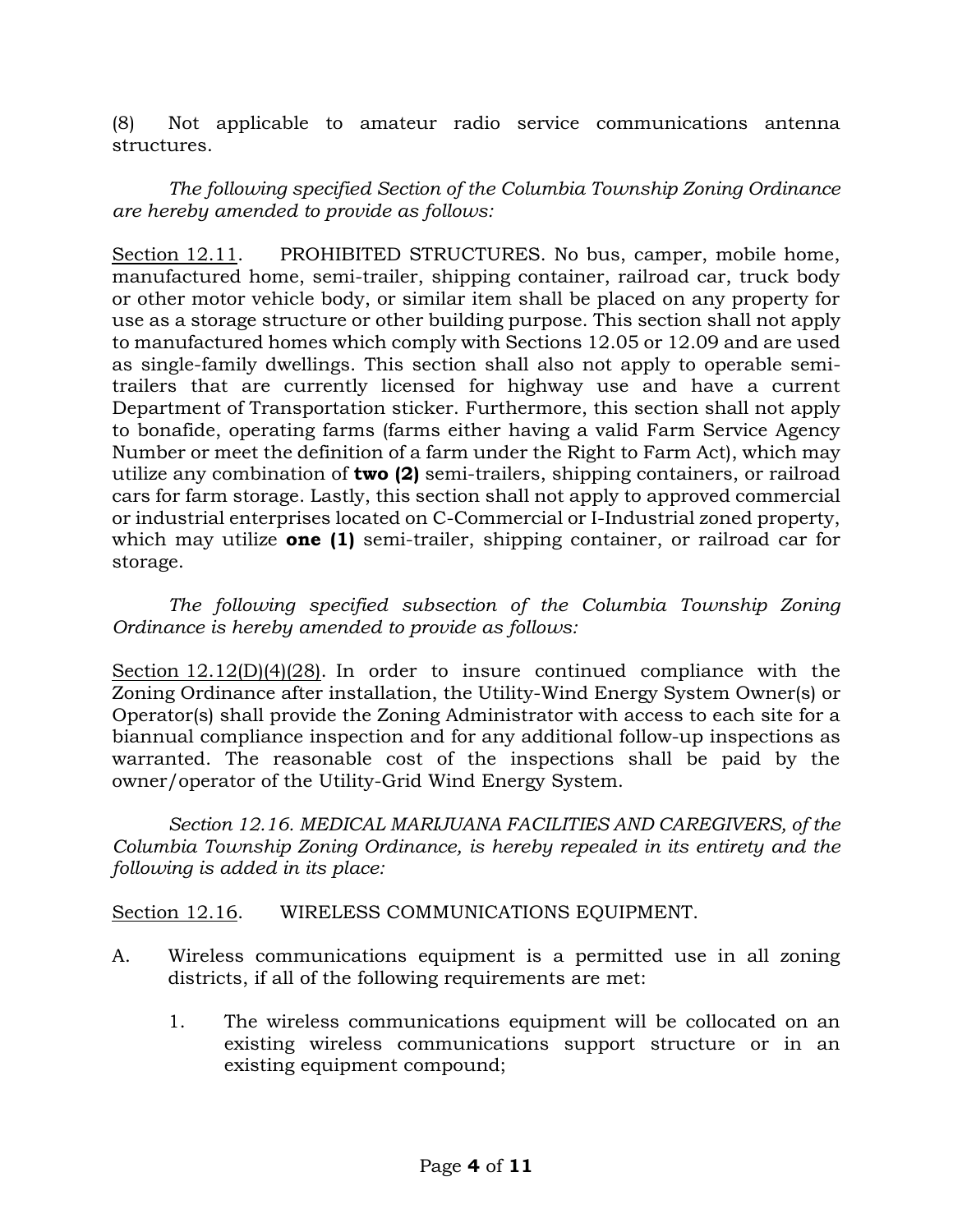- 2. The existing wireless communications support structure or existing equipment compound is in compliance with the local unit of government's zoning ordinance or was approved by the appropriate zoning body or official for the local unit of government;
- 3. The proposed collocation will not do any of the following:
	- a) Increase the overall height of the wireless communications support structure by more than 20 feet or 10% of its original height, whichever is greater,
	- b) Increase the width of the wireless communications support structure by more than the minimum necessary to permit collocation, or
	- c) Increase the area of the existing equipment compound to greater than 2,500 square feet; and
- 4. The proposed collocation complies with the terms and conditions of any previous final approval of the wireless communications support structure or equipment compound by the appropriate zoning body or official of the local unit of government.
- B. Wireless communications equipment that meets the requirements of Section 12.19(A)(1) and (2) but does not meet the requirements of (3) or (4) is a use permitted after special approval in all zoning districts, if all of the following requirements are met:
	- 1. An application for special land use approval of wireless communications equipment described in subsection (2), below, shall include all of the following:
		- a) A site plan shall include a map of the property and existing and proposed buildings and other facilities, and
		- b) Any additional relevant information that is specifically required by the Zoning Ordinance provision described in Article XV or Article XVI.
	- 2. After an application for a special land use approval is filed, the Zoning Administrator shall determine whether the application is administratively complete. Unless the Planning Commission proceeds as provided under subsection (3), below, the application shall be considered to be administratively complete when the Zoning Administrator makes that determination or 14 business days after the Township receives the application, whichever is first.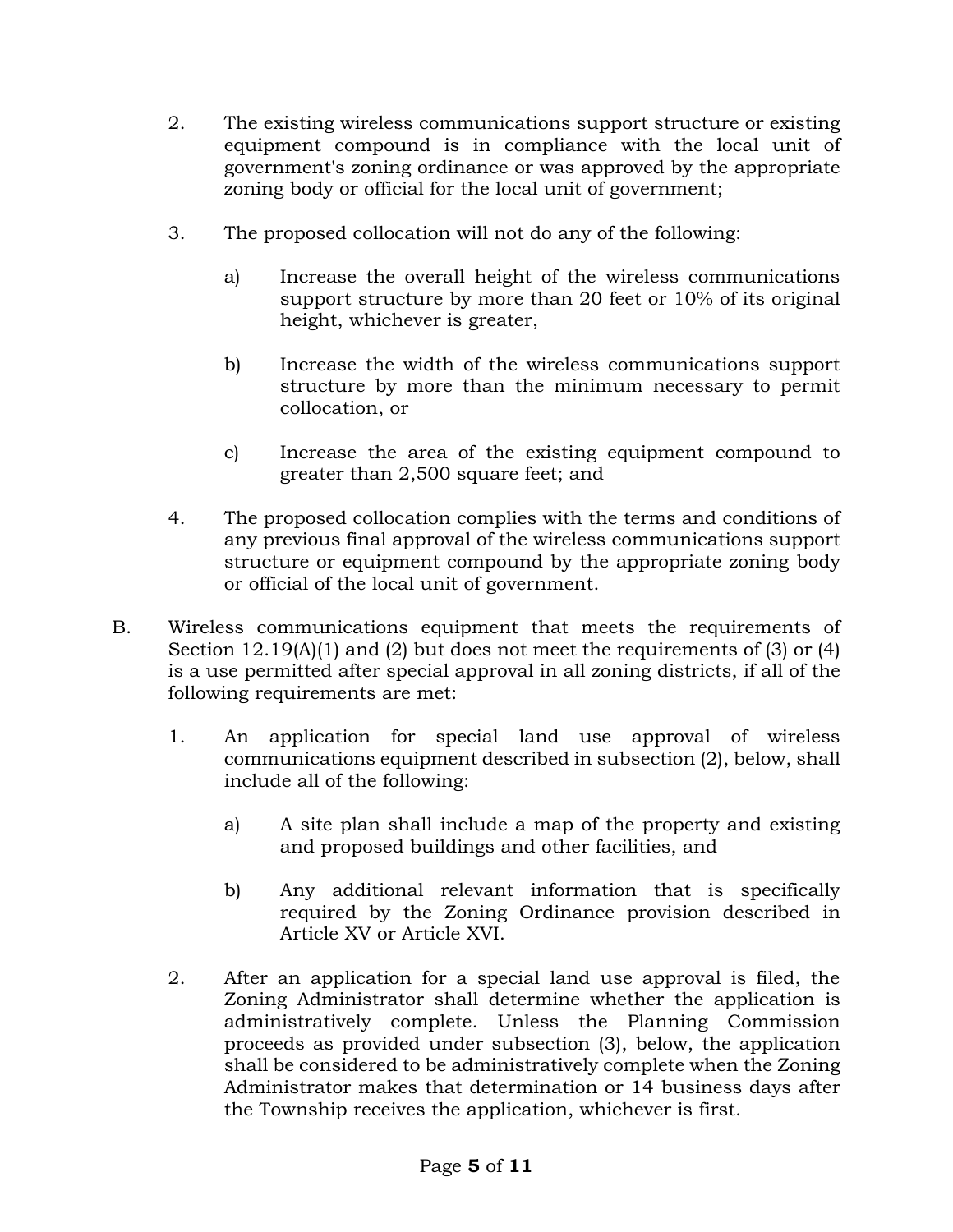- 3. If, before the expiration of the 14-day period under subsection (2), above, the Planning Commission notifies the applicant that the application is not administratively complete, specifying the information necessary to make the application administratively complete, or notifies the applicant that a fee required to accompany the application has not been paid, specifying the amount due, the running of the 14-day period under subsection (2) is tolled until the applicant submits to the Zoning Administrator the specified information or fee amount due. The notice shall be given in writing or by electronic notification. A fee required to accompany any application shall not exceed the Township's actual, reasonable costs to review and process the application or \$1,000.00, whichever is less.
- 4. The body or official responsible for approving special land uses shall approve or deny the application not more than 60 days after the application is considered to be administratively complete. If the body or official fails to timely approve or deny the application, the application shall be considered approved and the body or official shall be considered to have made any determination required for approval.
- 5. Special land use approval of wireless communications equipment may be made expressly conditional only on the wireless communications equipment's meeting the requirements of other local ordinances and of federal and state laws before the wireless communications equipment begins operation.

*The following specified Sections of the Columbia Township Zoning Ordinance are hereby amended to provide as follows:*

Section 12.19. STATE LICENSED GROUP CHILD DAY-CARE HOMES.

A state licensed group child day-care home is a use permitted after special approval in the AR Agricultural Residential, RM Medium Density Residential, and MHP Multiple Family Residential districts, if all of the following requirements are met:

- A. Is located no closer than 1,500 feet to any of the following:
	- 1. Another state licensed group child day-care home,
	- 2. An adult foster care small group home or large group home licensed under the adult foster care facilities licensing act, 1979 PA 218, MCL 400.701 to 400.737,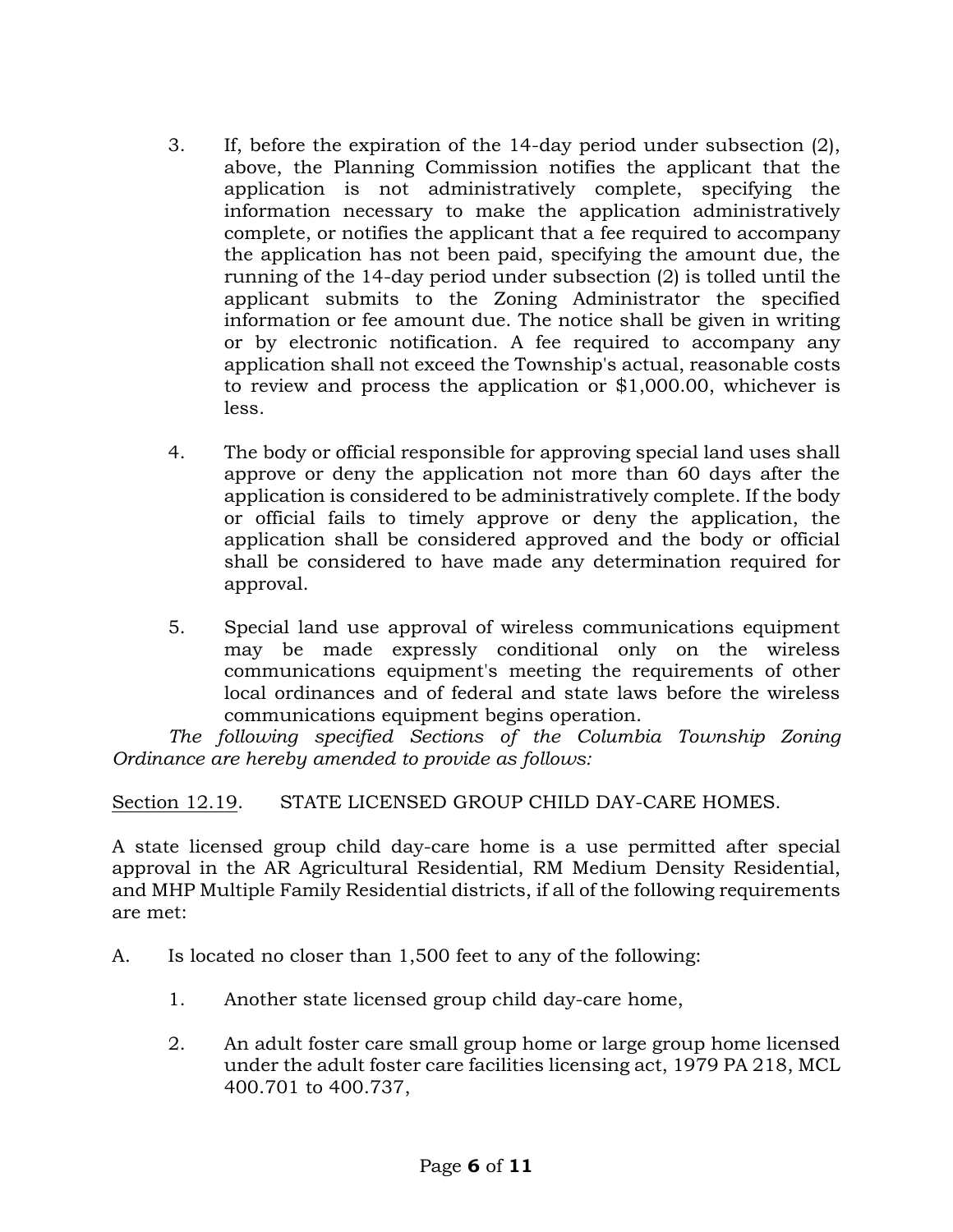- 3. A facility offering substance use disorder services to 7 or more people that is licensed under part 62 of the Public Health Code, 1978 PA 368, MCL 333.6230 to 333.6251, or
- 4. A community corrections center, resident home, halfway house, or other similar facility that houses an inmate population under the jurisdiction of the Department of Community Corrections;
- B. Has appropriate fencing for the safety of the children in the state licensed group child day-care home as determined by the Planning Commission;
- C. Maintains the property consistent with the visible characteristics of the neighborhood;
- D. Does not exceed 16 hours of operation during a 24-hour period. At the Planning Commission's discretion, it may limit (but not prohibit) the operation of a state licensed group child day-care home between the hours of 10:00 pm and 6:00 am;
- E. Meets regulations governing signs used by a state licensed group child day-care home to identify itself; and
- F. Meets regulations requiring a state licensed group child day-care home operator to provide off-street parking accommodations for his or her employees.

Section 12.20. BIOFUEL.

- A. The special land use application shall contain the following:
	- 1. A site plan, including a map of the property and existing and proposed buildings and other facilities;
	- 2. A description of the process to be used to produce biofuel;
	- 3. The number of gallons anticipated to be produced annually;
	- 4. An emergency access and fire protection that has been reviewed and approved by the appropriate responding police and fire departments;
	- 5. For ethanol production facility that will produce more than 10,000 proof gallons annually, completed United States department of the treasury, alcohol and tobacco tax and trade bureau, forms 5000.29 (environmental information) and 5000.30 (supplemental information on water quality considerations under 33 USC 1341(a)), or successor forms, required to implement regulations under the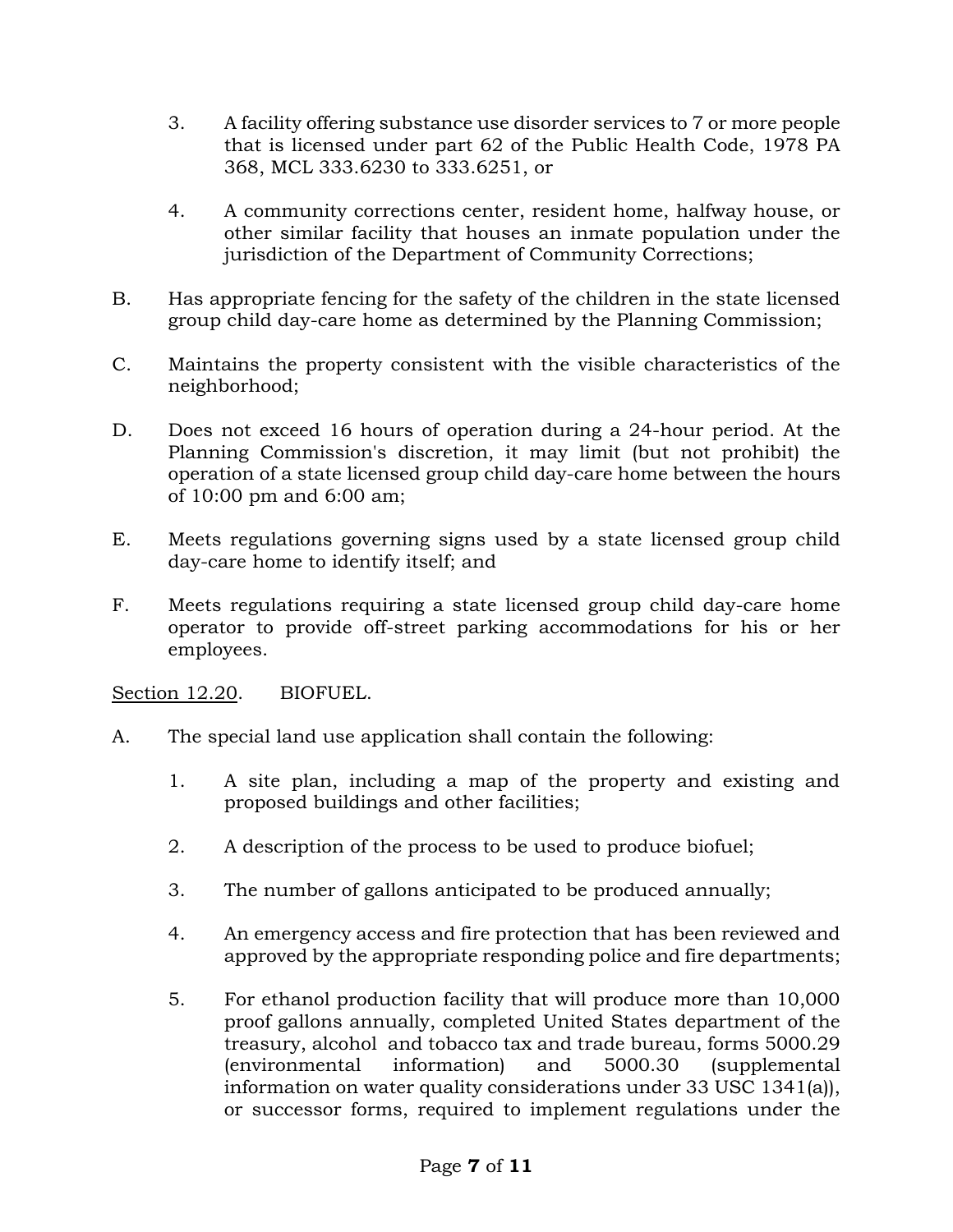national environmental policy act of 1969, 42 USC 4321 to 4347, and the federal water pollution control act, 33 USC 1251 to 1387; and

- 6. Any additional information requested by the Planning Commission that is relevant to compliance with the Zoning Ordinance.
- B. The Planning Commission shall hold a hearing on an application for special land use approval not more than sixty (60) days after the application is filed.
- C. Special land use approval of shall be made expressly conditional on the facility's meeting all of the following requirements before the facility begins operations and no additional requirements:
	- 1. Buildings, facilities, and equipment used in the production or storage of biofuel comply with local, state, and federal laws;
	- 2. The owner or operator of the biofuel production facility provides the local unit of government with proof that all necessary approvals have been obtained from the department of environmental quality and other state and federal agencies that are involved in permitting any of the following aspects of biofuel production:
		- a) Air pollution emissions,
		- b) Transportation of biofuel or additional products resulting from biofuel production,
		- c) Use or reuse of additional products resulting from biofuel production, and
		- d) Storage of raw materials, fuel, or additional products used in, or resulting from, biofuel production; and
	- 3. The biofuel production facility includes sufficient storage for both of the following:
		- a) Raw materials and fuel, and
		- b) Additional products resulting from biofuel production or the capacity to dispose of additional products through land application, livestock consumption, sale, or other legal use.

*The following specified subsection of the Columbia Township Zoning Ordinance is hereby amended to provide as follows:*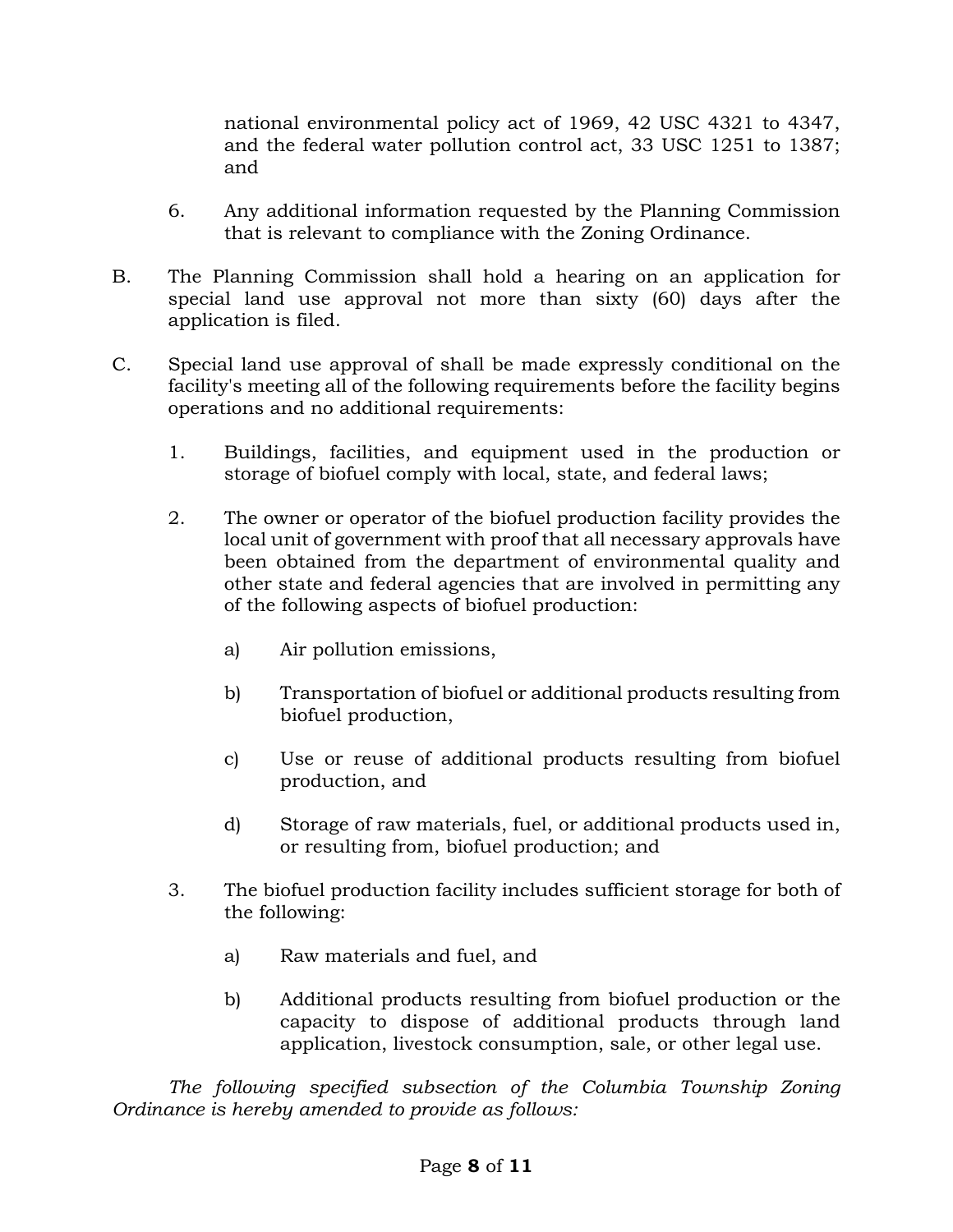# Section 12.12(D)(4)(1)(27). Complaint Resolution.

- a. The Utility Grid Wind Energy System Owner/Applicant shall submit a detailed, written complaint resolution process developed by the Utility Grid Wind Energy System Owner/Applicant to resolve complaints from the Township Board or the Property owners or residents concerning the construction or operation of the Utility Grid Wind Energy System. The complaint resolution process must be approved by the Planning Commission as a condition of approval of the special land use permit application.
- b. The Township Board shall appoint a three-member Complaint Resolution Committee to oversee and participate in all complaint resolution discussions or meetings between the Township property owner or resident and the Utility Grid Wind Energy System Owner/Applicant.
- c. The Complaint Resolution Committee shall consist of the Zoning Administrator, one (1) member of the Township Planning Commission, and one (1) qualified elector chosen from the community.
- d. The Utility Grid Wind Energy System Owner/Applicant shall provide not less than forty-eight (48) hour notice to the Complaint Resolution Committee and shall provide the opportunity for the Committee to attend any and all complaint resolution discussions and meetings.
- e. The Township Board shall be kept appraised of all complaints and shall receive a report outlining the issues, the progress, and the resolution of each such complaint. Such report shall be presented monthly by the applicant to the Complaint Resolution Committee.

*Section 21.01 DEFINITIONS of the Columbia Township Zoning Ordinance is hereby amended to remove the definitions of "Medical Marijuana", "Medical Marijuana Caregiver", and "Medical Marijuana Facility", and this Section is being further amended to add the following definitions:*

# Section 21.01. DEFINITIONS.

Agricultural Land. Substantially undeveloped land devoted to the production of plants and animals useful to humans, including, but not limited to, forage and sod crops, grains, feed crops, field crops, dairy products, poultry and poultry products, livestock, herbs, flowers, seeds, grasses, nursery stock, fruits, vegetables, Christmas trees, and other similar uses and activities.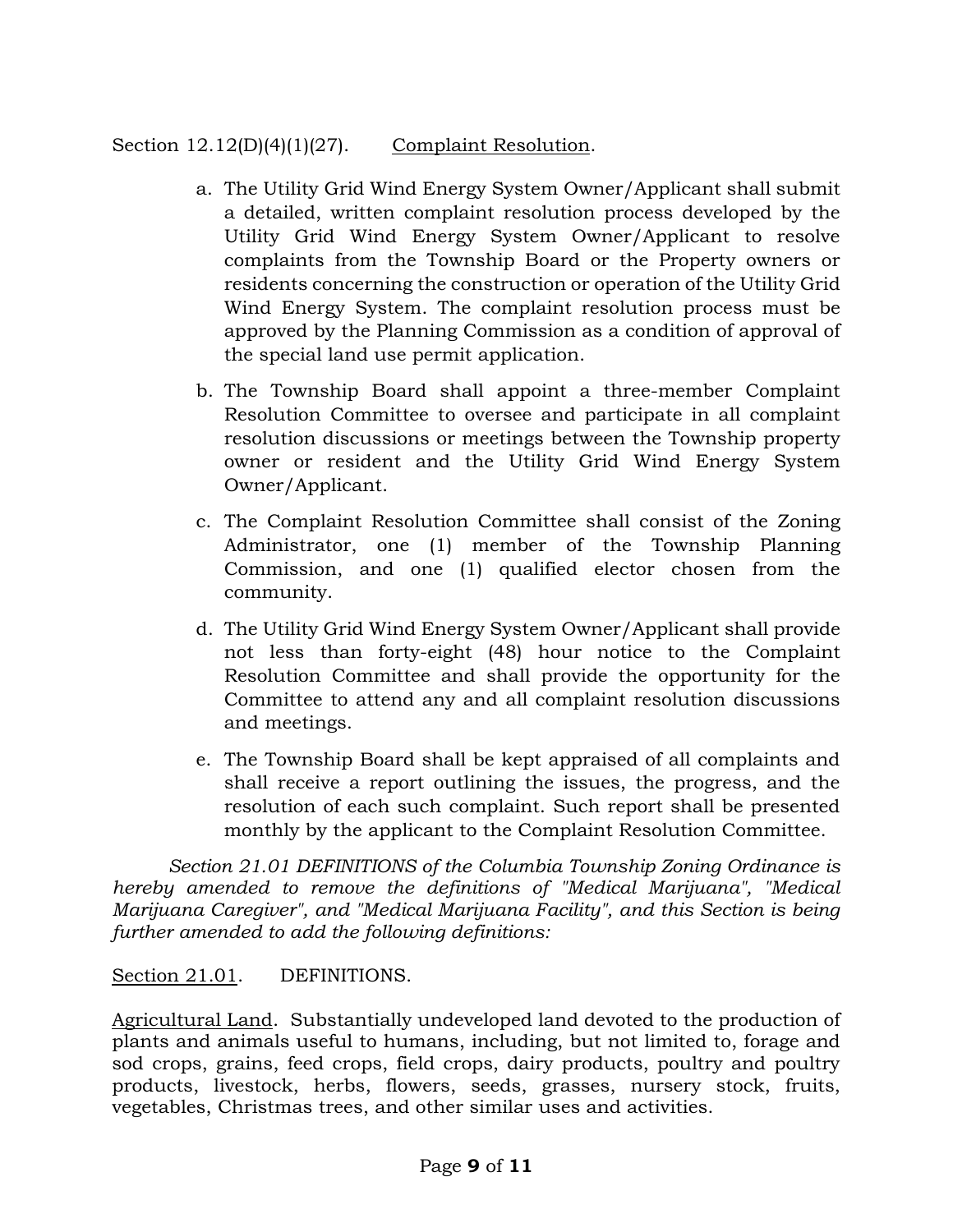Biofuel. Any renewable fuel product, whether solid, liquid, or gas, that is derived from recently living organisms or their metabolic by-products and meets applicable quality standards, including, but not limited to, ethanol and biodiesel. Biofuel does not include methane or any other fuel product from an anaerobic digester.

Ethanol. A substance that meets the ASTM international standard in effect on the effective date of this section as the D-4806 specification for denatured fuel grade ethanol for blending with gasoline.

Family Child Day-Care Home. A private home in which 1 but fewer than 7 minor children are received for care and supervision for compensation for periods of less than 24 hours a day, unattended by a parent or legal guardian, except children related to an adult member of the household by blood, marriage, or adoption. Family child care home includes a home in which care is given to an unrelated minor child for more than 4 weeks during a calendar year. A family child care home does not include an individual providing babysitting services for another individual.

Farm. As defined in section 2 of the Michigan Right to Farm Act, 1981 PA 93, MCL 286.472, the land, plants, animals, buildings, structures, including ponds used for agricultural or aquacultural activities, machinery, equipment, and other appurtenances used in the commercial production of farm products.

Group Child Day-Care Home. A private home in which more than 6 but not more than 12 minor children are given care and supervision for periods of less than 24 hours a day unattended by a parent or legal guardian, except children related to an adult member of the household by blood, marriage, or adoption. Group child care home includes a home in which care is given to an unrelated minor child for more than 4 weeks during a calendar year.

Person. An individual, partnership, corporation, association, governmental entity, or other legal entity.

Proof gallon. As defined in 27 CFR 19.907, A gallon of liquid at 60 degrees Fahrenheit which contains 50 percent by volume of ethyl alcohol having a specific gravity of 0.7939 at 60 degrees Fahrenheit referred to water at 60 degrees Fahrenheit as unity, or the alcoholic equivalent thereof.

Site Plan. The documents and drawings required by this Zoning Ordinance to ensure that a proposed land use or activity is in compliance with all local ordinances and state and federal statutes.

State Licensed Residential Facility. A structure constructed for residential purposes that is licensed by the state under the Adult Foster Care Facility